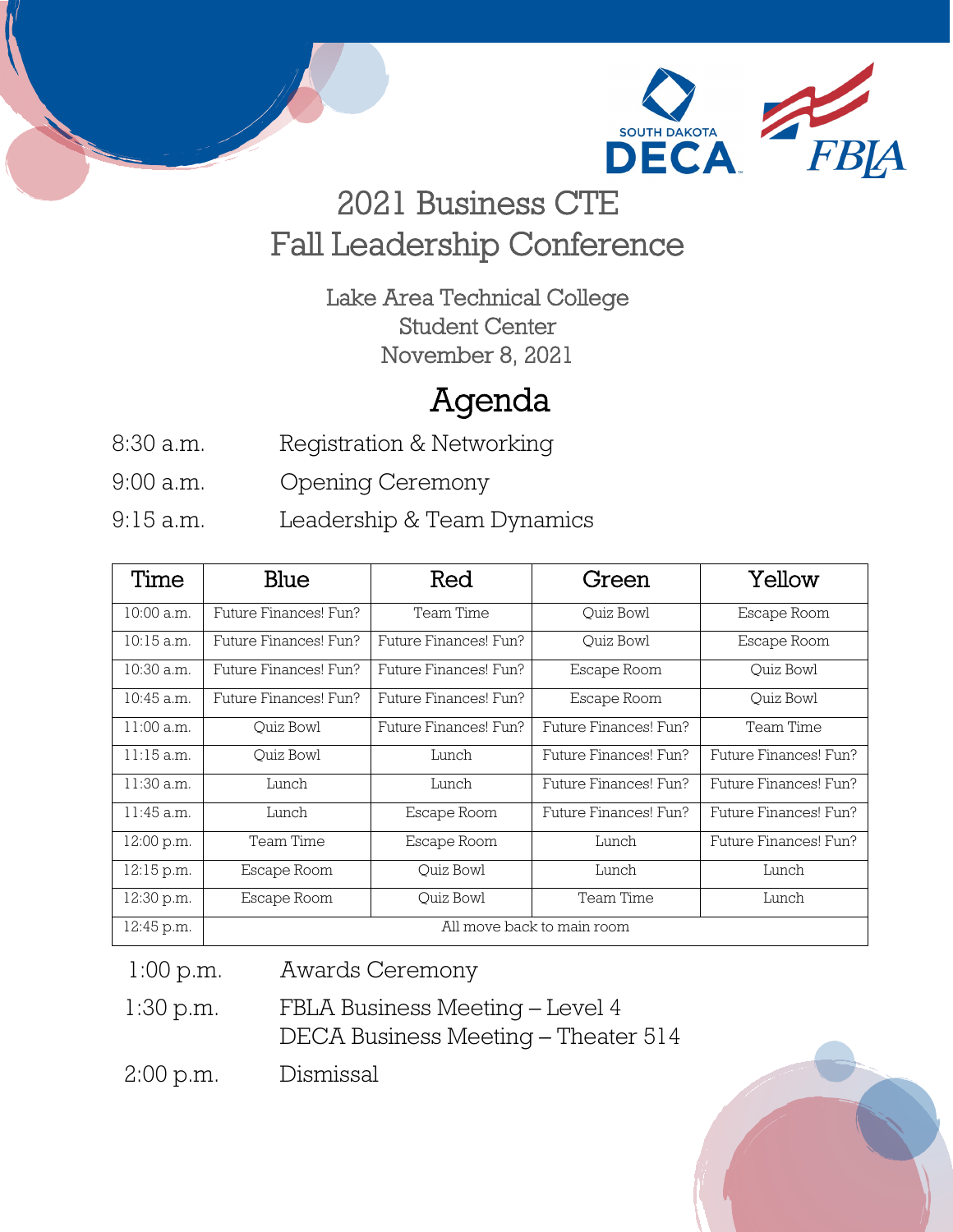



Did you get your job through a friend? Do you know someone who got their job by knowing someone? Networking is a key skill for any job. Between registration and the opening ceremony please network with other members by getting to know them through our Networking Bingo. During the day, continue to network. You will make new connections and have fun doing it!

#### Future Finances! Fun?

#### Location: Level 4

Do wonder where your money goes? Do you actively manage your finances? Will your career earn you enough money to live

the lifestyle you want?



This workshop transports you to age 25. You will randomly choose a career and then visit our booths. You will make choices based on your monthly take home pay. Can you live within your budget? Or will grouchy cat videos help pay the bills?

## Business Quiz Bowl!

#### Location: Theater 514

Forget paper and pencil. Bring on Kahoot! Using a teammates cell phone, answer business questions while racing the clock to see which team has what it takes to win it all against 40 other teams.

#### Envy! Murder Mystery Location: 3rd floor – Rooms 430 & 433

The illustrious Carnegie family is hosting a giant party of frivolity, laughter, and hijinks. From Gatsby to Governors, everyone's invited for the lively affair. Unfortunately, the body of Ole Carnegie himself suggests an unhappy guest.

#### Was it jealousy? Or just plain Envy?

Your team of detectives has 30 minutes to solve the crime before the ferry arrives and your suspects walk out the door!



## Oh, by the Way!

You've seen them. You may have even been one. Someone frazzled because they are juggling too much. Your team will be given a list of tasks that must be done in addition to the Leadership Activities. The additional tasks give you insight into how you will manage your team, delegate tasks, and accomplish it all. Will your team be able to juggle everything?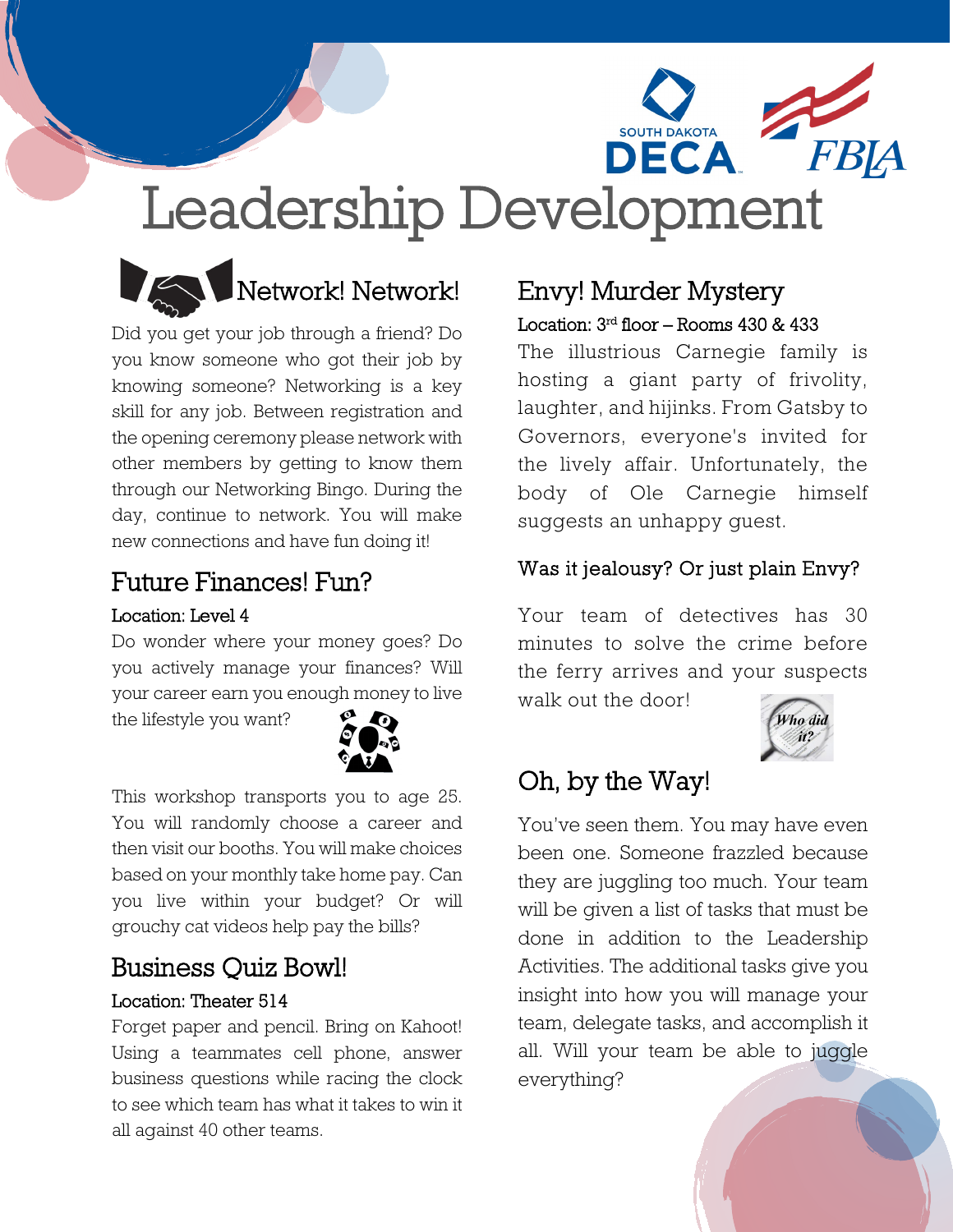

# Dress for Success

## (Win \$25 Amazon GC)

The dress code is business professional. The image below details the difference between business casual and business professional. If you do not have a suit coat or blazer, that is okay. Wear your best.

Each Advisor will award a Dress for Success ticket to a member who exemplifies the phrase 'Dress for Success'. If you are given one of these tickets, please put the star sticker on your name tag. Then write your name on the back of the ticket and drop it in the basket at the Awards Ceremony. Two names will be drawn to win a \$25 Amazon Gift Card.